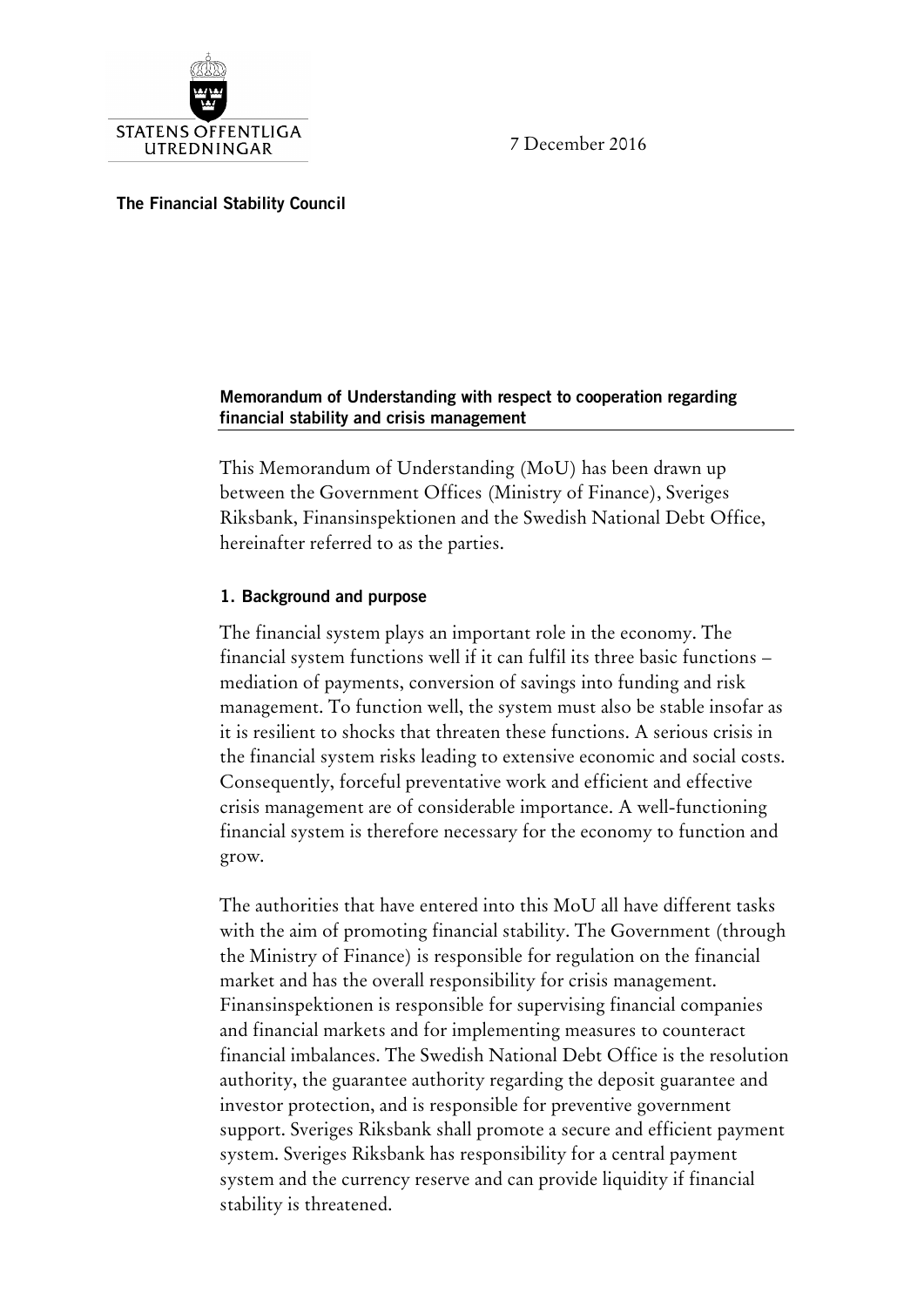Representatives of the authorities meet regularly in the Financial Stability Council. The Council discusses issues relating to financial stability, the need for measures to counteract the build-up of financial imbalances and, in the event of a financial crisis, the need for measures to manage such a situation.

The authorities have the responsibility for managing a financial crisis affecting Sweden. To achieve as appropriate and efficient crisis management as possible, the authorities shall therefore promote joint and concerted action within their respective remits.

Cooperation and knowledge exchange among the authorities is also important when it comes to the preventive work done, for example, in the Financial Stability Council. The same applies in international contexts as financial companies increasingly operate across national borders.

This MoU describes the authorities' remits, tasks and roles in the work of promoting financial stability and in crisis management. The aim of the MoU is to make a declaration of intent regarding cooperation, information sharing and knowledge exchange in order to achieve appropriate crisis management and promote financial stability in Sweden.

The MoU is not legally binding. The cooperation and informationsharing described in the MoU does not alter the responsibilities or the decision-making powers of the respective parties in relation to their tasks.

This MoU replaces the one entered into between the parties in May 2009. The main reason for a new MoU is that the authorities have been given new roles in the work on financial stability and crisis management since 2009 and that the Government established the Financial Stability Committee (Dir. 2013:120) in 2013 thereby creating the Financial Stability Council.

## **2. The authorities' responsibility for financial stability and crisis management**

There is a framework for financial stability and crisis management, established by the Riksdag in legislation and in EU regulations. The different roles of the parties in the work are described below. However, they also have a joint responsibility to safeguard financial stability through close and efficient cooperation.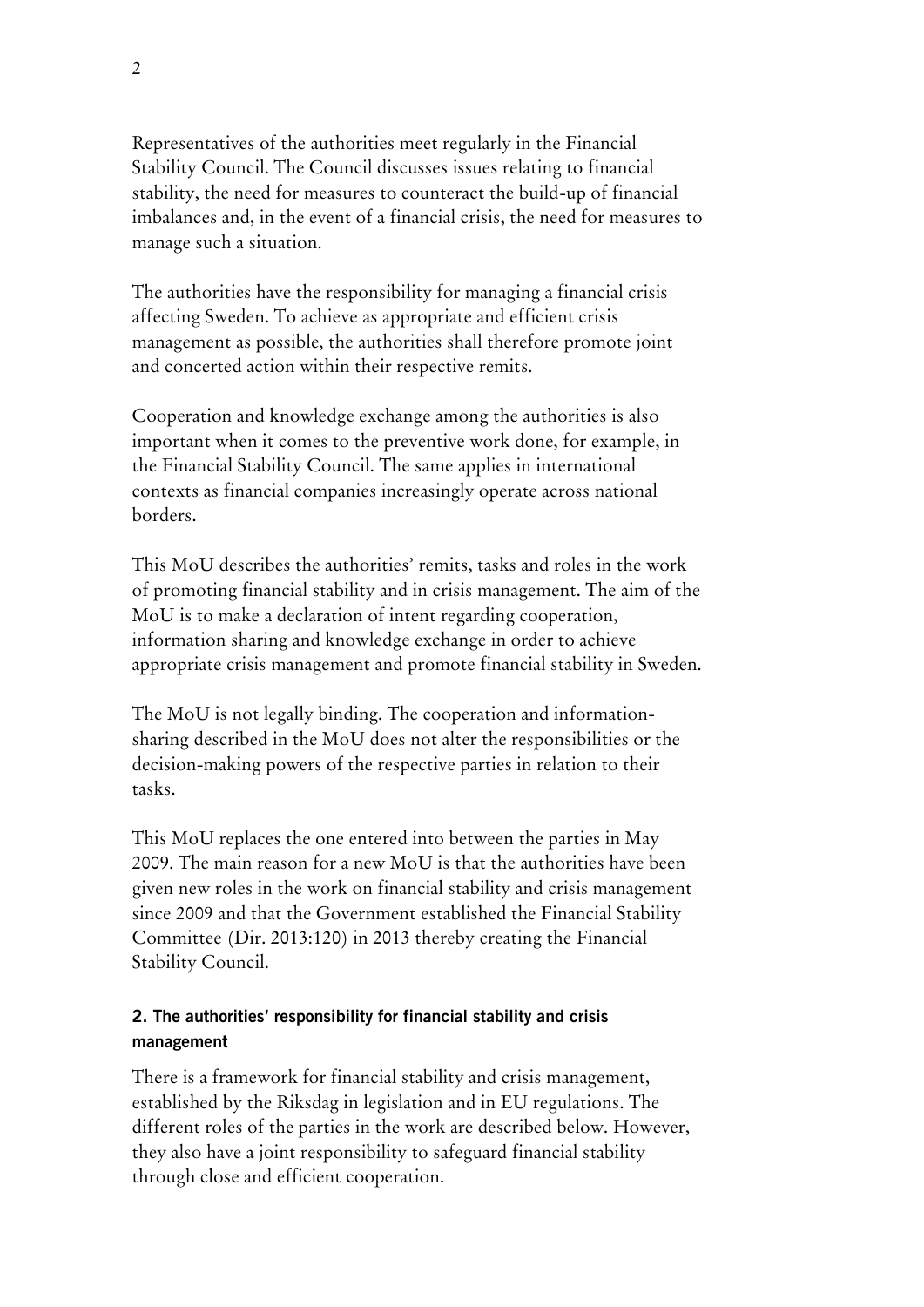#### *The Ministry of Finance is responsible for rule-making and the processing of government decisions on certain measures*

The Ministry of Finance is responsible for drafting regulations for companies, trade and services on the financial markets and in the financial system. The regulations shall aim to achieve well-functioning markets, financial stability and a high level of consumer protection. The Ministry of Finance monitors developments on the financial markets and initiates changes in the regulatory framework if and when required. The Ministry of Finance is also responsible for implementing European directives and adapting Swedish legislation to EU regulations in the financial market field.

The Ministry of Finance and the Government also have an overall responsibility for crisis management and its coordination. In addition, the Government has the task of examining certain issues connected to financial stability. These include resolution measures that may have direct budget or system effects and agreements on preventive government support to credit institutions. The Ministry of Finance is responsible for processing these issues and for drafting proposals for government decisions

#### *Finansinspektionen is responsible for supervision*

Finansinspektionen is the supervisory authority for financial companies and financial markets. An authority under the Government, Finansinspektionen is responsible for supervision, rule-making and license applications and has the right to intervene if a company does not abide by the legislation. One of the consequences of this responsibility is that Finansinspektionen determines capital and liquidity requirements for banks and other financial companies. In its work, Finansinspektionen shall strive to ensure that the financial system is stable and characterised by a high level of trust with well-functioning markets that satisfy the need of companies and households for financial services. Finansinspektionen does this partly by regularly analysing and monitoring developments in the financial system in order to detect vulnerabilities and risks at an early stage, and partly by conducting detailed investigations into conditions in individual companies.

Finansinspektionen is also responsible for implementing measures to counteract financial imbalances with the aim of stabilising the credit market and thereby has the main responsibility for macroprudential policy.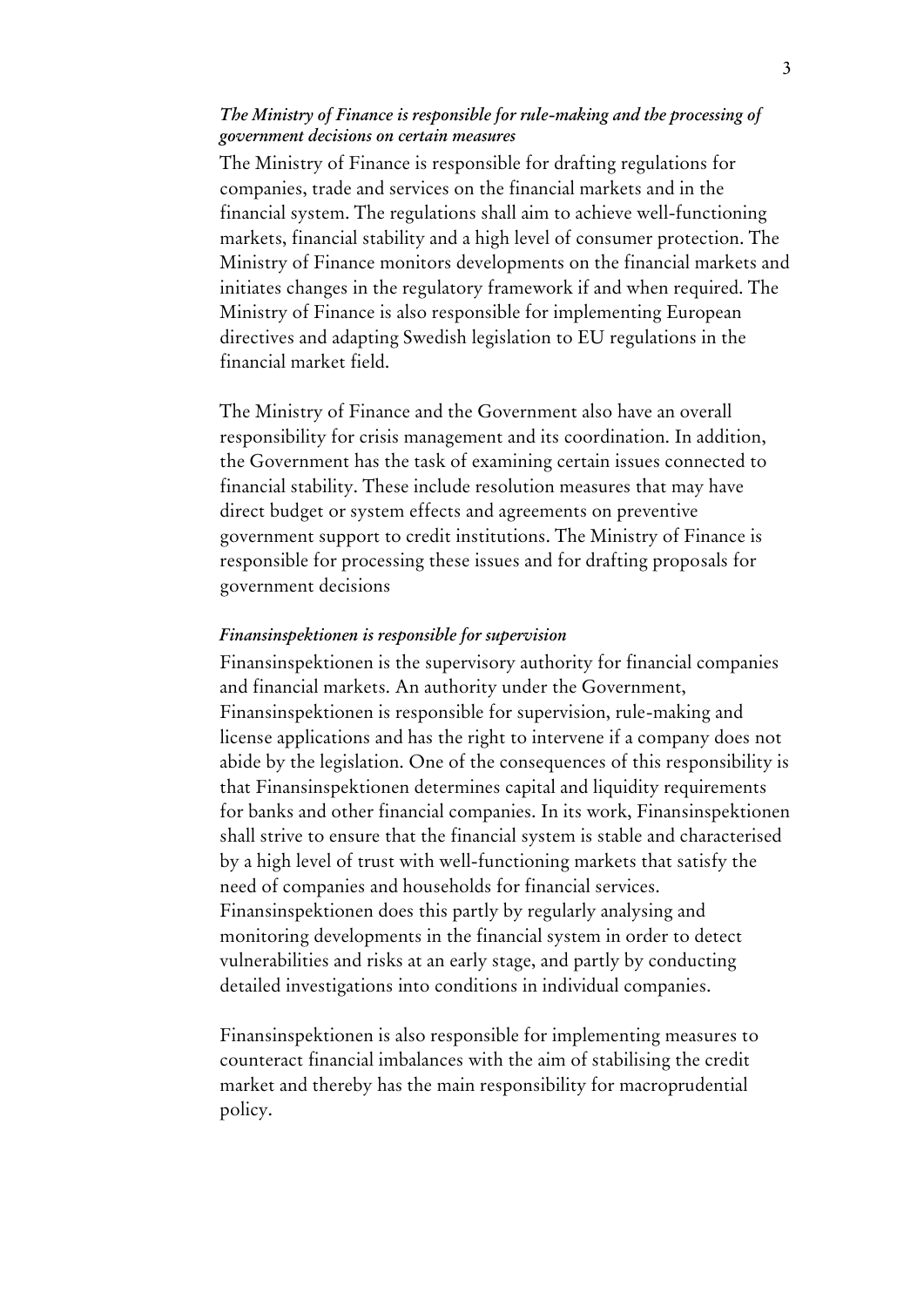## *The Swedish National Debt Office is the resolution, support and guarantee authority*

The Debt Office is an authority under the Government responsible for managing crises in banks and financial companies. It is also the government's central financial administration with a responsibility for government borrowing and government payments. Further, it is the resolution authority, support authority and guarantee authority. As resolution authority, the Debt Office can, by means of resolution, wind up or reconstruct failing credit institutions and securities companies in a way that maintains critical functions and without any significant impact on financial stability. The Debt Office shall also plan for how and ensure that such institutions can be managed by means of resolution in the event of a financial crisis. Among other things, this means that, for every such institution, the Debt Office decides on a minimum requirement for loss-absorbing capital and eligible liabilities so that the institution can absorb losses and be recapitalised in the event of resolution. As support authority, the Debt Office shall prepare and implement measures regarding preventive government support. As guarantee authority, the Debt Office is responsible for the deposit guarantee and investment protection.

Within the framework of these tasks, the Debt Office also manages the resolution reserve, stability fund and deposit guarantee fund.

## *Sveriges Riksbank shall promote a secure and efficient payment system and*  c*an provide liquidity in the event of a financial crisis*

The Riksbank shall promote a secure and efficient payment system. The Riksbank endeavours to prevent threats to financial stability by regularly analysing and monitoring developments in the financial system in order to detect risks and vulnerabilities at an early stage. The Riksbank takes decisions on providing liquidity to the financial system and the terms and conditions on which this takes place. This may involve adjusting the terms and conditions for banks to borrow funds at the Riksbank temporarily or providing liquidity support to individual institutions on special terms and conditions. The Riksbank has a currency reserve making it possible to take decisions on liquidity support in foreign currency. Part of the task of promoting a safe and efficient payment system is to supply the central payment system RIX, which processes large payments between banks and certain other participants, and to be responsible for the country's cash provision.

### *The Financial Stability Council*

The Financial Stability Committee consists of the Financial Stability Council, a preparatory group and a secretariat. The Financial Stability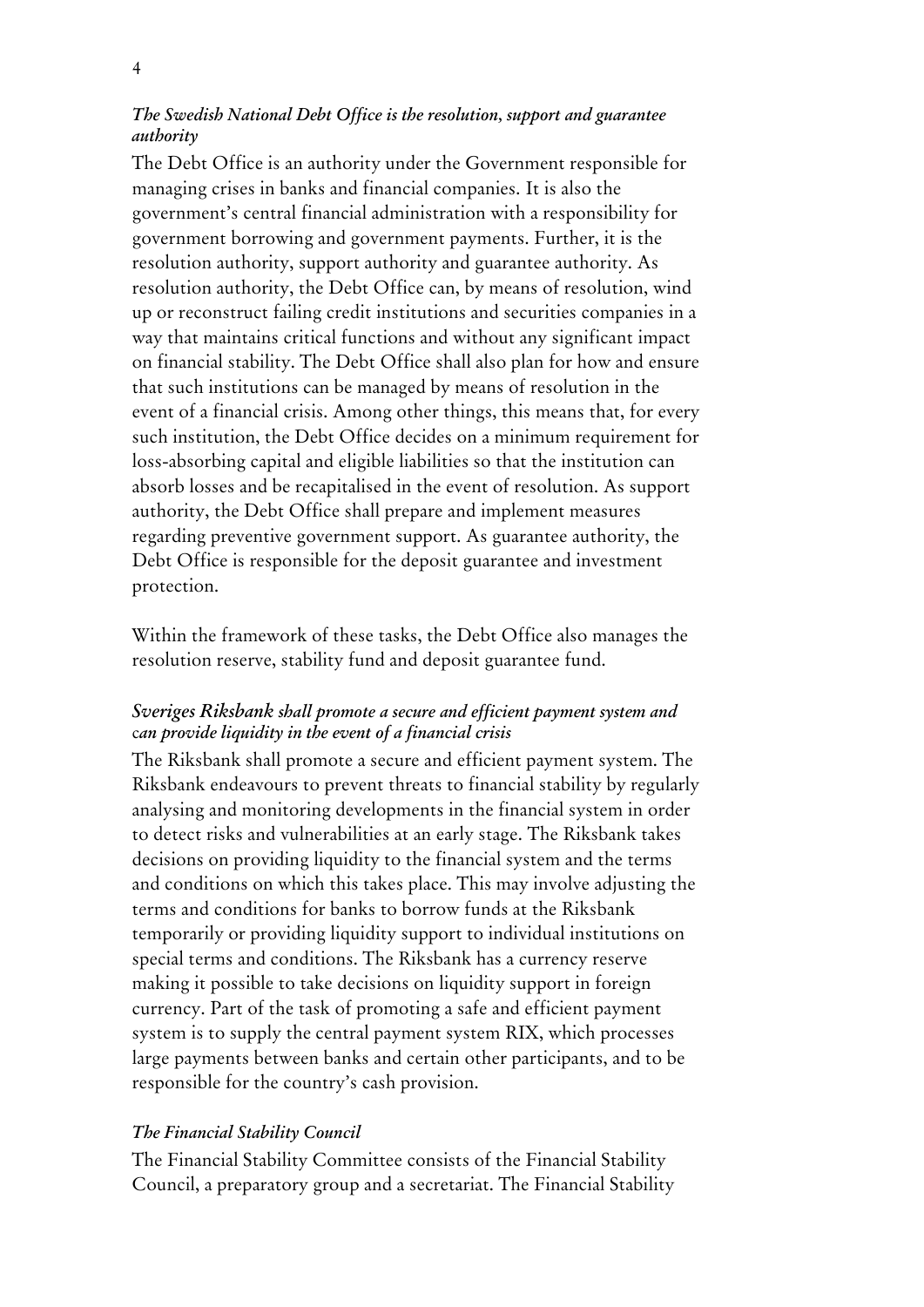Council is a forum at which representatives of the Government, Finansinspektionen, the Swedish National Debt Office and the Riksbank regularly meet to discuss issues of financial stability, the need for measures to counteract the accumulation of financial imbalances and, in the event of a financial crisis, the need for measures and coordination to manage such a situation. The Council does not take any decisions; it discusses only the potential need for measures. The Government and the authorities take decisions on possible measures themselves within their respective remits. The Minister for Financial Markets chairs the Council.

The preparatory group is responsible for planning and preparing Council meetings and contributing to regular information sharing. The members of the preparatory group are appointed by each party respectively.

The Council normally meets twice a year and the preparatory group meets once a month. If need be they will meet more often.

#### *International cooperation*

Sweden is a small, open economy and a country with a large financial sector in relation to its economy in general. The financial market is internationally integrated and financial companies often operate crossborder. It is therefore important that the parties participate in international cooperation forums for standard-setting in the financial field so that they can promote Swedish standpoints and interests and contribute to financial stability.

To promote financial stability, the parties take part in international policy discussions and in committees and working groups regarding issues concerning financial regulation, supervision and crisis management, within organisations such as the European Union (EU), the International Monetary Fund (IMF), the Organization for Economic Cooperation and Development (OECD), the Bank for International Settlements (BIS), the Basel Committee on Banking Supervision and the Financial Stability Board (FSB).

Some of the parties also cooperate with their corresponding authorities abroad within the framework of the supervision and resolution colleges established in the EU for cross-border institutions.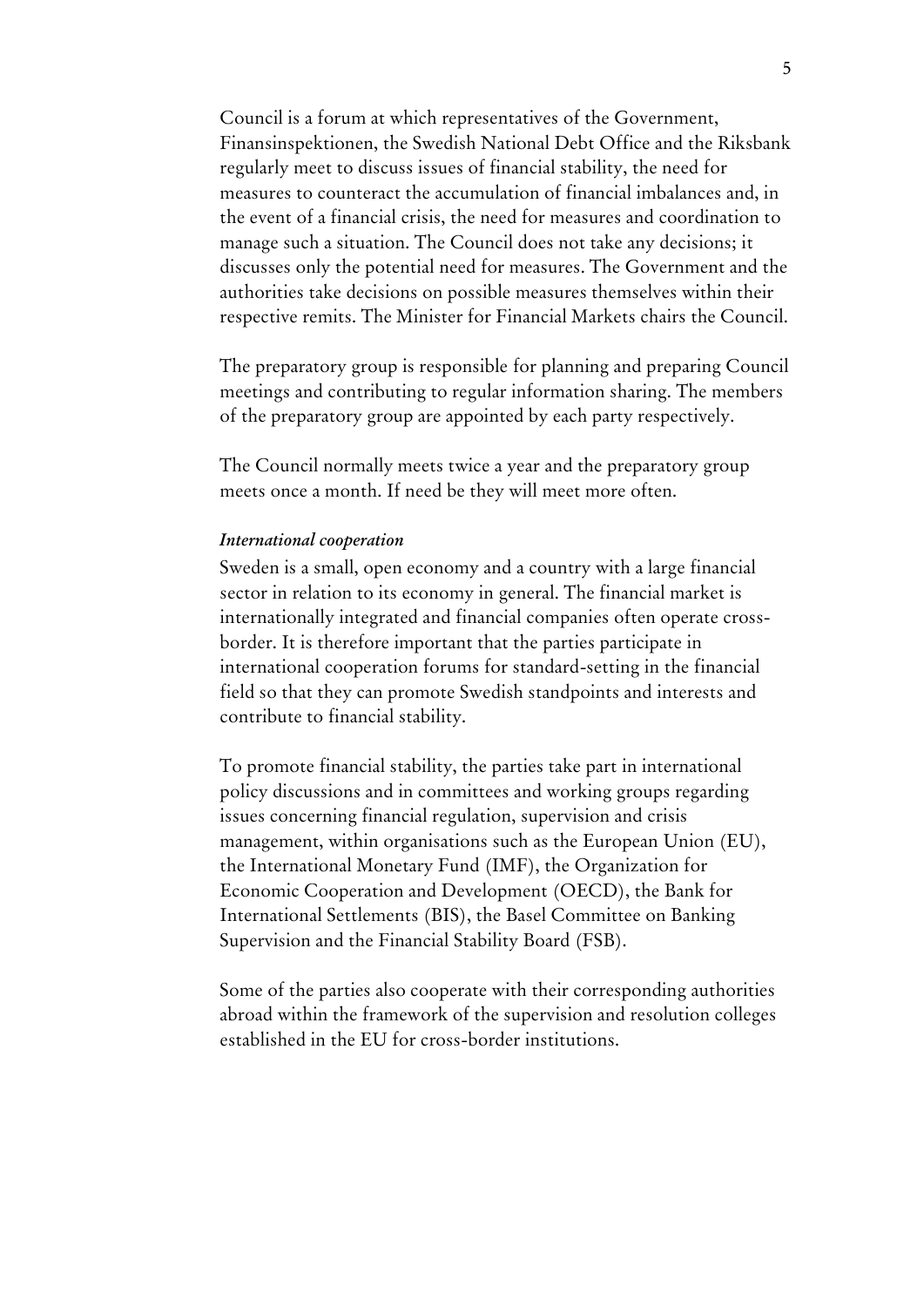# **3. Authorities' cooperation, information sharing and knowledge exchange regarding financial stability and crisis management**

## *Cooperation*

The parties shall cooperate with the aim of promoting financial stability and developing well-functioning crisis management. Effective cooperation assumes that each authority acts according to the allocation of roles and responsibilities described above. Cooperation takes place within frameworks such as the Financial Stability Committee, FSPOS (a group for private-public cooperation in the financial sector) and FCP ES (Forum for Crisis Preparedness - Economic Security). The acts and ordinances that govern the parties' operations regarding financial stability include more detailed provisions on consultation and information sharing when dealing with cases in accordance with each regulatory framework respectively.

The authorities shall endeavour to ensure that cooperation takes place on relevant levels in each authority respectively with regard to the type of issue and its significance.

# *Information sharing and collection*

To promote financial stability, the parties shall be regularly share information and data within the framework of applicable confidentiality rules and other regulations in the area. For crisis management to function well, it is particularly important for the parties to inform each other without delay about their assessment of the situation and what measures may be appropriate to take in connection with events that may be deemed a threat to financial stability.

The parties should also:

- Inform each other about events or tendencies of significance to financial stability.
- Provide information about the work on crisis preparedness within each organisation and plan for joint efforts with regard to crisis preparedness.
- Provide information about international work in the field and consult each other on stances regarding international cooperation.
- Provide information about important changes regarding internal organisation, guidelines or similar, when these may have significance for the work on financial stability and crisis management.

One aim shall be to coordinate the information provided to international organisations.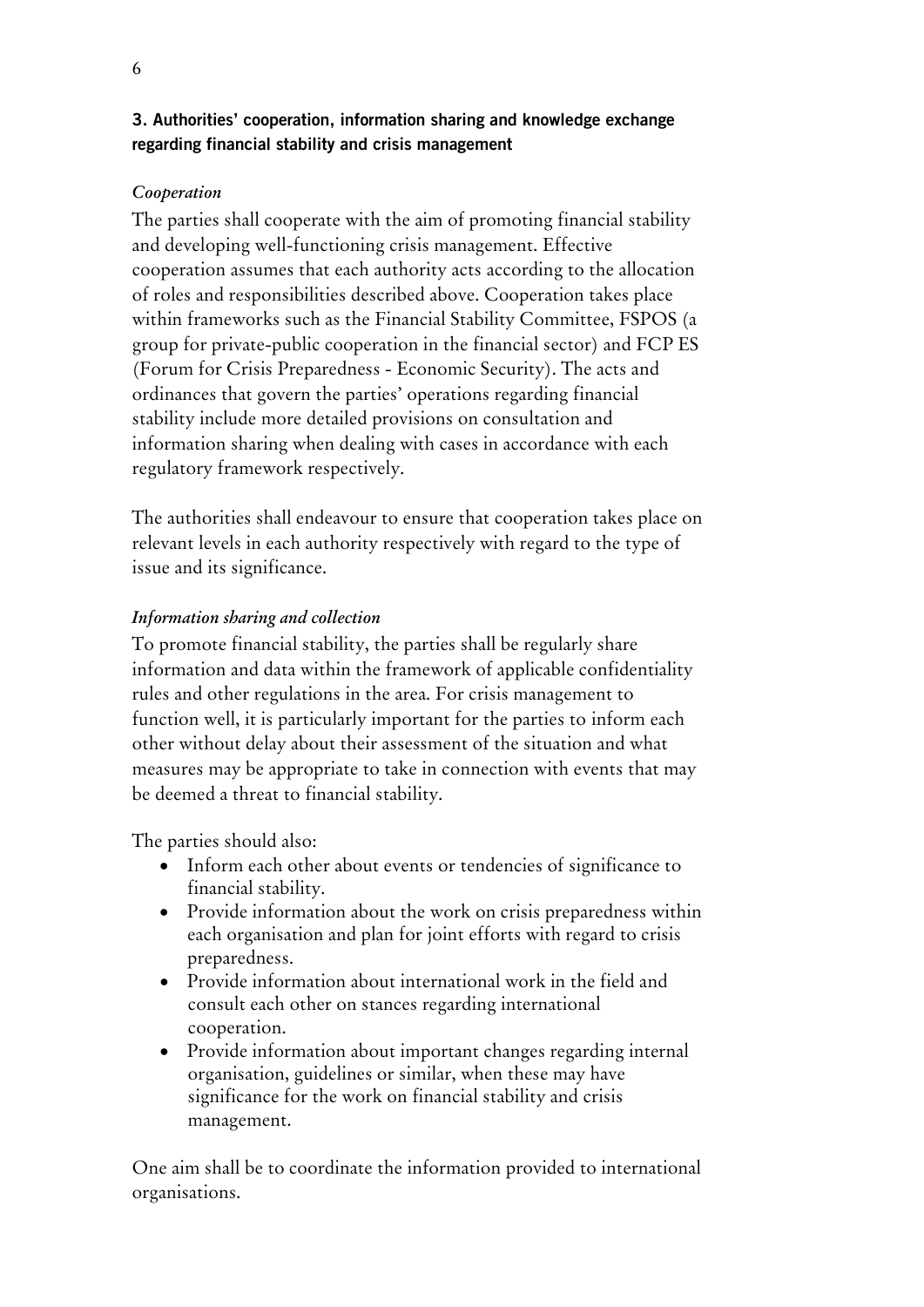The parties shall strive to cooperate in order to avoid collecting and processing information with the same content that they can just as easily share. The goal of the cooperation on information collection is to reduce the workload for both the companies reporting data and the parties. When one or more of the parties need access to information with a similar content, the parties should aim to coordinate its collection as much as possible.

The parties shall strive to identify and remove obstacles and limitations regarding the collection and sharing of information and data. The parties intend to establish the technical conditions for efficient and secure communication so that they can share sensitive and non-sensitive information.

In order to facilitate information collection and sharing, it is the parties' intention to, where necessary, enter into special agreements – also bilaterally – regarding information sharing in specific areas.

The parties shall work to organise joint crisis exercises and establish routines for cooperation in the event of a financial crisis.

### *Knowledge exchange*

The parties shall exchange general information related to each authority's area of expertise, including crisis and scenario exercises, conferences, seminars and working groups. An authority may invite employees from the other authorities to take part in various contexts, aimed at knowledge exchange.

#### **4. Reference to other relevant agreements**

The parties may enter into detailed agreements in areas where the forms of cooperation need to be more closely specified. The parties undertake to inform the Financial Stability Committee when new agreements enter into force, or are concluded in some other way. These are listed in the Appendix, which is regularly updated by the Financial Stability Committee. The detailed agreements listed in the Appendix may be amended or deleted, and new ones may be added, without changing this MoU.

#### **5. Review of the MoU**

The MoU is valid until further notice. The MoU should be reviewed and updated on a regular basis, at least every second year.